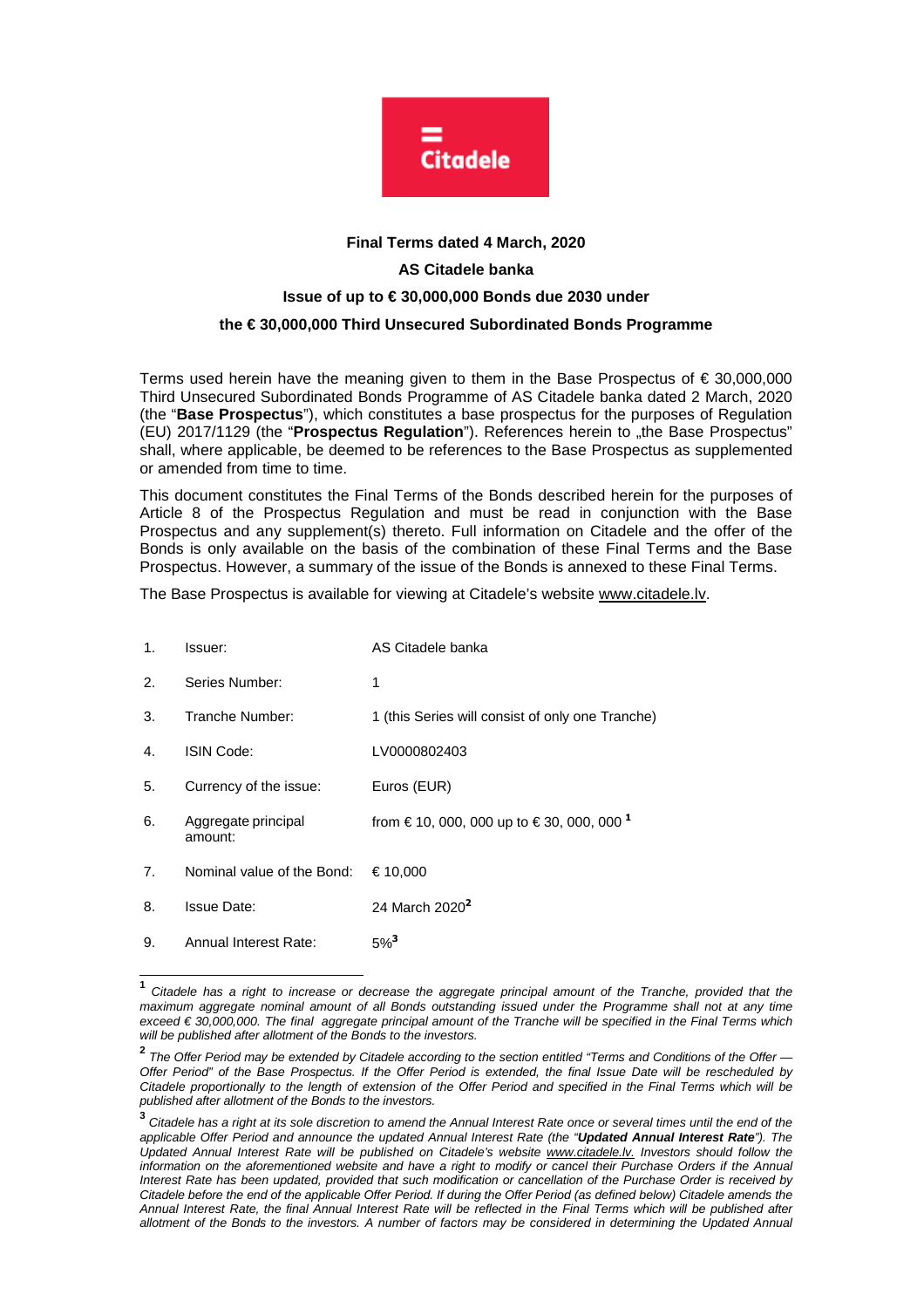| 10. | Interest Payment Dates: | 24 March and 24 September each year <sup>4</sup> |  |
|-----|-------------------------|--------------------------------------------------|--|
|     |                         |                                                  |  |

- 11. Maturity Date: 24 March, 2030 **<sup>5</sup>**
- 12. Issue Price: 100% of the Nominal Value of the Bond**<sup>6</sup>**
- 13. Minimum Investment Amount: 10 Bonds
- 14. Yield to Maturity:  $\lceil \bullet \rceil^7$

l

- 15. Offer Period: from 14:00 (Latvian time) on 9 March 2020 until 16:00 (Latvian time) on 18 March 2020**<sup>8</sup>**
- 16. Procedure for submission of the Purchase Orders: Purchase Orders shall be submitted at any time during the Offer Period. An investor must ensure that all data provided in the Purchase Order are correct and complete. An uncompleted, incorrect or unclear Purchase Order may be rejected by Citadele. By submitting the Purchase Order:

- the investor confirms that the investor has acquainted himself/herself with the text of the Base Prospectus, the Final Terms and other documents related to this Bonds issue. The investor has carefully studied and fully understood their content and terms and conditions of the Bonds and accepts them as binding;

- the investor who is a client of Citadele or its Lithuanian branch and submits the Purchase Order to Citadele or its Lithuanian branch shall ensure necessary funds for the purchase of the Bonds in the investor's account opened with Citadele or its Lithuanian branch respectively and consents that Citadele or its Lithuanian branch respectively is entitled to block these funds as a precondition for submission of the respective Purchase Order.

- the investor who submits the Purchase Order through credit institutions (other than Citadele), investment brokerage firms or other financial intermediaries (altogether "intermediary") consents and authorises such intermediary to disclose investor's identity and investment amount to Citadele. Any intermediary offering, selling or recommending the Bonds should take into consideration the Citadele's as manufacturer target market assessment; however, the intermediary subject to MiFID II is responsible for undertaking its own target market assessment in respect of the Bonds (by

Interest Rate, inter alia, the level and nature of the demand for the Bonds of the respective Tranche by the investors and prevailing market conditions.

**4** The Offer Period may be extended by Citadele according to the section entitled "Terms and Conditions of the Offer — Offer Period" of the Base Prospectus. If the Offer Period is extended, the final Interest Payment Dates will be rescheduled by Citadele proportionally to the length of extension of the Offer Period and specified in the Final Terms which will be published after allotment of the Bonds to the investors.

**5**<br>The Offer Period may be extended by Citadele according to the section entitled "Terms and Conditions of the Offer — Offer Period" of the Base Prospectus. If the Offer Period is extended, the final Maturity Date will be rescheduled by Citadele proportionally to the length of extension of the Offer Period and specified in the Final Terms which will be published after allotment of the Bonds to the investors.

**6** Citadele has a right at its sole discretion to amend the Issue Price once or several times until the end of the applicable Offer Period (as defined below) and announce the updated Issue Price (the "**Updated Issue Price**"). The Updated Issue Price will be published on Citadele's website www.citadele.ly. Investors should follow the information on the aforementioned website and have a right to modify or cancel their Purchase Orders if the Issue Price has been updated, provided that such modification or cancellation of the Purchase Order is received by Citadele before the end of the applicable Offer Period. If during the Offer Period (as defined below) Citadele amends the Issue Price, the final Issue Price will be reflected in the Final Terms which will be published after allotment of the Bonds to the investors. A number of factors may be considered in determining the Updated Issue Price, inter alia, the level and nature of the demand for the Bonds of the respective Tranche by the investors and prevailing market conditions.

<sup>7</sup> An expected yield to maturity for the Bonds, based on the final Issue Price and the final Annual Interest Rate, will be specified in the Final Terms which will be published after allotment of the Bonds to the investors. **8**

The Offer Period may be extended by Citadele according to the section entitled "Terms and Conditions of the Offer -Offer Period" of the Base Prospectus. If the Offer Period is extended, the final Offer Period will be specified in the Final Terms which will be published after allotment of the Bonds to the investors.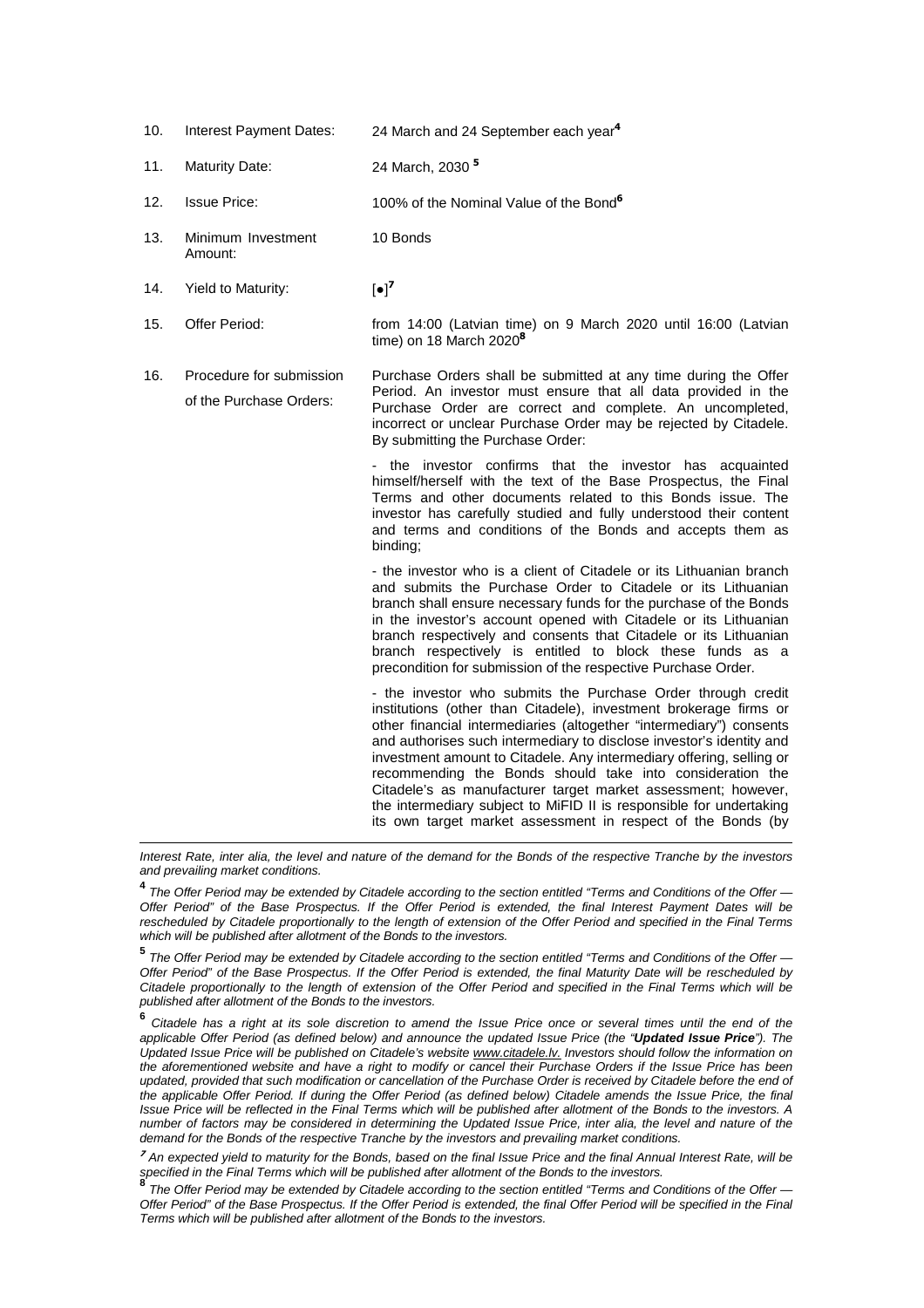either adopting or refining the manufacturers' target market assessment) and determining appropriate distribution channels.

- the institutional investor consents to the obligation to ensure the required funds on the day of final settlement on the DVP (Delivery versus payment) terms pursuant to the Nasdaq CSD rules and shall have a settlement agent that is Nasdaq CSD participant.

**Latvian investors.** Investors, who are investment services clients of Citadele and have a securities account with Citadele, shall submit their Purchase Orders to Citadele in accordance with the investment services agreement concluded with Citadele (including submitting Purchase Orders at the office of Citadele at Republikas laukums 2A, Riga, Latvia), subject to applicable rules and procedures of Citadele. Latvian institutional investors, who are treated by Citadele as eligible counterparties, shall submit their Purchase Orders to Citadele through Bloomberg trading system. Other investors willing to purchase the Bonds may become investment services clients of Citadele and purchase the Bonds through Citadele or purchase the Bonds through other credit institutions, investment brokerage firms or other financial intermediaries from which the investors receive investment services and provided that such financial intermediaries are treated by Citadele as an eligible counterparties. Credit institutions, investment brokerage firms or other financial intermediaries should aggregate the Purchase Orders received from the investors into one Purchase Order if all order parameters (except the purchase amount) are the same and submit the Purchase Order to Citadele through Bloomberg trading system.

**Lithuanian investors.** Investors, who are investment services clients of Lithuanian branch of Citadele (the "Lithuanian branch") and have a securities account with Lithuanian branch, shall submit their Purchase Orders to Lithuanian branch in accordance with the investment services agreement concluded with Lithuanian branch (including submitting Purchase Orders at the office of Lithuanian branch at K. Kalinausko str. 13, Vilnius, Lithuania), subject to applicable rules and procedures of Lithuanian branch. Lithuanian institutional investors, who are treated by Citadele as eligible counterparties, willing to purchase the Bonds shall submit their Purchase Orders to Citadele through Bloomberg trading system. Other investors willing to purchase the Bonds may become investment services clients of Lithuanian branch and purchase the Bonds through Lithuanian branch or purchase the Bonds through other credit institutions, investment brokerage firms or other financial intermediaries from which the investors receive investment services and provided that such financial intermediaries are treated by Citadele as an eligible counterparties. Credit institutions, investment brokerage firms or other financial intermediaries should aggregate the Purchase Orders received from the investors into one Purchase Order if all order parameters (except the purchase amount) are the same and submit the Purchase Order to Citadele through Bloomberg trading system. All Lithuanian investors that are not investment services clients of Lithuanian branch shall have a settlement agent that is Nasdaq CSD participant.

**Estonian investors.** Estonian institutional investors, who are treated by Citadele as eligible counterparties, willing to purchase the Bonds shall submit their Purchase Orders to Citadele through Bloomberg trading system. All other investors may purchase the Bonds through other credit institutions, investment brokerage firms or other financial intermediaries from which the investors receive investment services and provided that such financial intermediaries are treated by Citadele as an eligible counterparties. Credit institutions, investment brokerage firms or other financial intermediaries should aggregate the Purchase Orders received from the investors into one Purchase Order if all order parameters (except the purchase amount) are the same and submit the Purchase Order to Citadele through Bloomberg trading system. All Estonian investors that are not investment services clients of Citadele shall have a settlement agent that is Nasdaq CSD